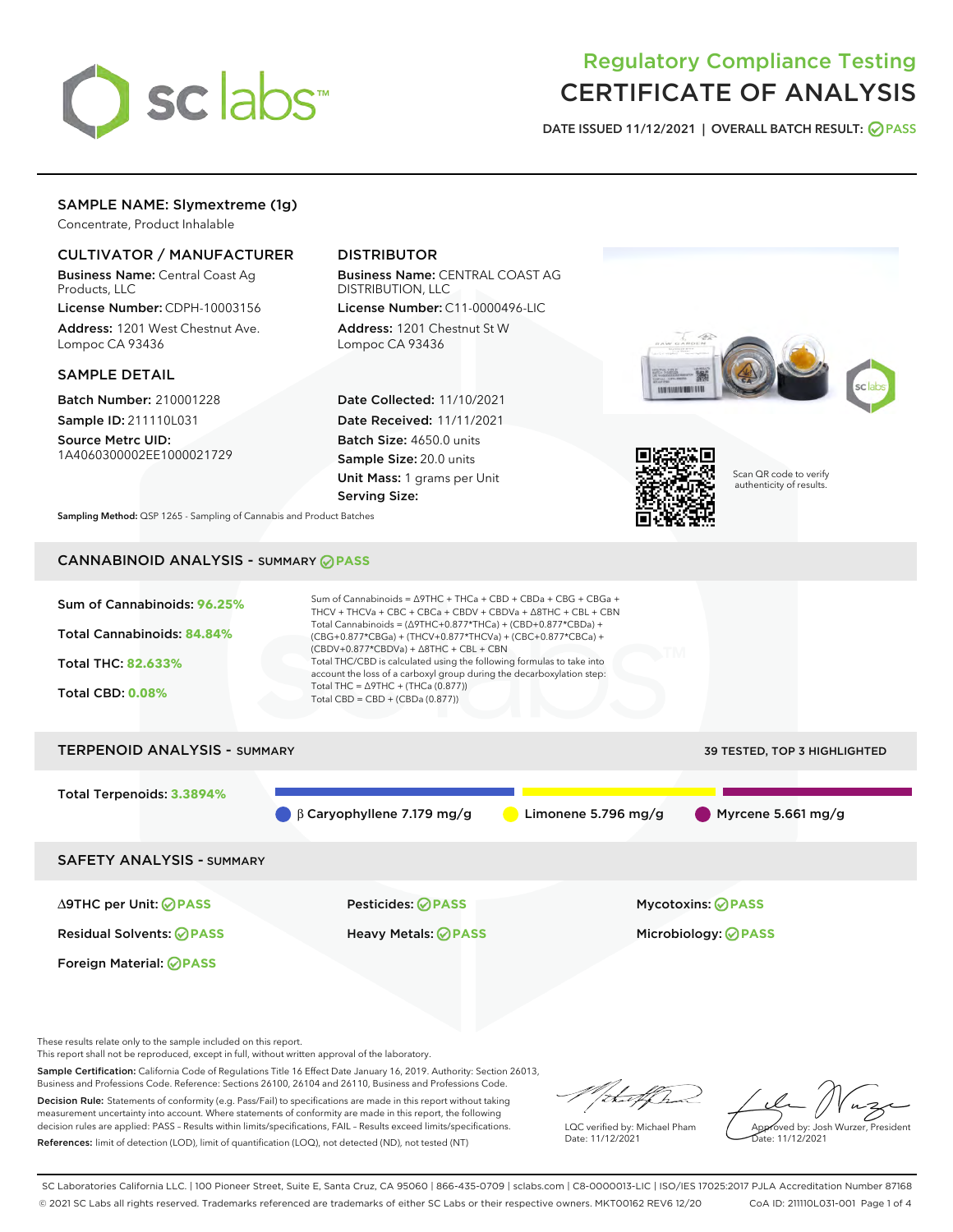



SLYMEXTREME (1G) | DATE ISSUED 11/12/2021 | OVERALL BATCH RESULT: @ PASS

#### CANNABINOID TEST RESULTS - 11/12/2021 2 PASS

Tested by high-performance liquid chromatography with diode-array detection (HPLC-DAD). **Method:** QSP 1157 - Analysis of Cannabinoids by HPLC-DAD

#### TOTAL CANNABINOIDS: **84.84%**

Total Cannabinoids (Total THC) + (Total CBD) + (Total CBG) + (Total THCV) + (Total CBC) + (Total CBDV) + ∆8THC + CBL + CBN

TOTAL THC: **82.633%** Total THC (∆9THC+0.877\*THCa)

TOTAL CBD: **0.08%**

Total CBD (CBD+0.877\*CBDa)

TOTAL CBG: 1.11% Total CBG (CBG+0.877\*CBGa)

TOTAL THCV: 0.652% Total THCV (THCV+0.877\*THCVa)

TOTAL CBC: 0.366% Total CBC (CBC+0.877\*CBCa)

TOTAL CBDV: ND Total CBDV (CBDV+0.877\*CBDVa)

| <b>COMPOUND</b>  | LOD/LOQ<br>(mg/g)          | <b>MEASUREMENT</b><br><b>UNCERTAINTY</b><br>(mg/g) | <b>RESULT</b><br>(mg/g) | <b>RESULT</b><br>(%) |
|------------------|----------------------------|----------------------------------------------------|-------------------------|----------------------|
| <b>THCa</b>      | 0.05/0.14                  | ±23.236                                            | 904.11                  | 90.411               |
| <b>A9THC</b>     | 0.06 / 0.26                | ±1.150                                             | 33.43                   | 3.343                |
| <b>CBGa</b>      | 0.1/0.2                    | ±0.58                                              | 11.2                    | 1.12                 |
| <b>THCVa</b>     | 0.07 / 0.20                | ±0.355                                             | 7.44                    | 0.744                |
| <b>CBCa</b>      | 0.07 / 0.28                | ±0.204                                             | 4.17                    | 0.417                |
| <b>CBG</b>       | 0.06/0.19                  | ±0.050                                             | 1.26                    | 0.126                |
| <b>CBDa</b>      | 0.02/0.19                  | ±0.027                                             | 0.91                    | 0.091                |
| $\triangle$ 8THC | 0.1/0.4                    | N/A                                                | <b>ND</b>               | <b>ND</b>            |
| <b>THCV</b>      | 0.1/0.2                    | N/A                                                | <b>ND</b>               | <b>ND</b>            |
| <b>CBD</b>       | 0.07/0.29                  | N/A                                                | <b>ND</b>               | <b>ND</b>            |
| <b>CBDV</b>      | 0.04 / 0.15                | N/A                                                | <b>ND</b>               | <b>ND</b>            |
| <b>CBDVa</b>     | 0.03 / 0.53                | N/A                                                | <b>ND</b>               | <b>ND</b>            |
| <b>CBL</b>       | 0.06 / 0.24                | N/A                                                | <b>ND</b>               | <b>ND</b>            |
| <b>CBN</b>       | 0.1/0.3                    | N/A                                                | <b>ND</b>               | <b>ND</b>            |
| <b>CBC</b>       | 0.2 / 0.5                  | N/A                                                | <b>ND</b>               | <b>ND</b>            |
|                  | <b>SUM OF CANNABINOIDS</b> |                                                    | 962.5 mg/g              | 96.25%               |

#### **UNIT MASS: 1 grams per Unit**

| ∆9THC per Unit                        | 1120 per-package limit | 33.43 mg/unit  | <b>PASS</b> |
|---------------------------------------|------------------------|----------------|-------------|
| <b>Total THC per Unit</b>             |                        | 826.33 mg/unit |             |
| <b>CBD</b> per Unit                   |                        | <b>ND</b>      |             |
| <b>Total CBD per Unit</b>             |                        | $0.80$ mg/unit |             |
| Sum of Cannabinoids<br>per Unit       |                        | 962.5 mg/unit  |             |
| <b>Total Cannabinoids</b><br>per Unit |                        | 848.4 mg/unit  |             |

# TERPENOID TEST RESULTS - 11/12/2021

Terpene analysis utilizing gas chromatography-flame ionization detection (GC-FID). **Method:** QSP 1192 - Analysis of Terpenoids by GC-FID

| <b>COMPOUND</b>           | LOD/LOQ<br>(mg/g) | <b>MEASUREMENT</b><br><b>UNCERTAINTY</b><br>(mg/g) | <b>RESULT</b><br>(mg/g)                         | <b>RESULT</b><br>(%) |
|---------------------------|-------------------|----------------------------------------------------|-------------------------------------------------|----------------------|
| $\beta$ Caryophyllene     | 0.004 / 0.012     | ±0.2556                                            | 7.179                                           | 0.7179               |
| Limonene                  | 0.005 / 0.016     | ±0.0829                                            | 5.796                                           | 0.5796               |
| <b>Myrcene</b>            | 0.008 / 0.025     | ±0.0730                                            | 5.661                                           | 0.5661               |
| $\alpha$ Bisabolol        | 0.008 / 0.026     | ±0.1192                                            | 2.233                                           | 0.2233               |
| $\alpha$ Humulene         | 0.009/0.029       | ±0.0682                                            | 2.125                                           | 0.2125               |
| Terpinolene               | 0.008 / 0.026     | ±0.0358                                            | 1.745                                           | 0.1745               |
| <b>Terpineol</b>          | 0.016 / 0.055     | ±0.0980                                            | 1.596                                           | 0.1596               |
| Linalool                  | 0.009 / 0.032     | ±0.0581                                            | 1.529                                           | 0.1529               |
| $\beta$ Pinene            | 0.004 / 0.014     | ±0.0105                                            | 0.916                                           | 0.0916               |
| Guaiol                    | 0.009 / 0.030     | ±0.0407                                            | 0.863                                           | 0.0863               |
| $\alpha$ Pinene           | 0.005 / 0.017     | ±0.0072                                            | 0.833                                           | 0.0833               |
| trans- $\beta$ -Farnesene | 0.008 / 0.025     | ±0.0272                                            | 0.767                                           | 0.0767               |
| Fenchol                   | 0.010 / 0.034     | ±0.0245                                            | 0.634                                           | 0.0634               |
| Ocimene                   | 0.011 / 0.038     | ±0.0192                                            | 0.597                                           | 0.0597               |
| Nerolidol                 | 0.009 / 0.028     | ±0.0243                                            | 0.387                                           | 0.0387               |
| Caryophyllene<br>Oxide    | 0.010 / 0.033     | ±0.0119                                            | 0.259                                           | 0.0259               |
| <b>Borneol</b>            | 0.005 / 0.016     | ±0.0076                                            | 0.180                                           | 0.0180               |
| Valencene                 | 0.009 / 0.030     | ±0.0065                                            | 0.095                                           | 0.0095               |
| Geraniol                  | 0.002 / 0.007     | ±0.0040                                            | 0.090                                           | 0.0090               |
| Camphene                  | 0.005 / 0.015     | ±0.0010                                            | 0.086                                           | 0.0086               |
| Fenchone                  | 0.009 / 0.028     | ±0.0014                                            | 0.049                                           | 0.0049               |
| $\alpha$ Phellandrene     | 0.006 / 0.020     | ±0.0007                                            | 0.048                                           | 0.0048               |
| $\gamma$ Terpinene        | 0.006 / 0.018     | ±0.0007                                            | 0.043                                           | 0.0043               |
| 3 Carene                  | 0.005 / 0.018     | ±0.0005                                            | 0.037                                           | 0.0037               |
| $\alpha$ Terpinene        | 0.005 / 0.017     | ±0.0006                                            | 0.037                                           | 0.0037               |
| Sabinene Hydrate          | 0.006 / 0.022     | ±0.0014                                            | 0.036                                           | 0.0036               |
| Citronellol               | 0.003 / 0.010     | ±0.0015                                            | 0.030                                           | 0.0030               |
| Geranyl Acetate           | 0.004 / 0.014     | ±0.0010                                            | 0.024                                           | 0.0024               |
| Sabinene                  | 0.004 / 0.014     | ±0.0002                                            | 0.019                                           | 0.0019               |
| p-Cymene                  | 0.005 / 0.016     | N/A                                                | <loq< th=""><th><loq< th=""></loq<></th></loq<> | <loq< th=""></loq<>  |
| Eucalyptol                | 0.006 / 0.018     | N/A                                                | <loq< th=""><th><loq< th=""></loq<></th></loq<> | <loq< th=""></loq<>  |
| Isoborneol                | 0.004 / 0.012     | N/A                                                | $<$ LOQ                                         | <loq< th=""></loq<>  |
| (-)-Isopulegol            | 0.005 / 0.016     | N/A                                                | <b>ND</b>                                       | <b>ND</b>            |
| Camphor                   | 0.006 / 0.019     | N/A                                                | <b>ND</b>                                       | <b>ND</b>            |
| Menthol                   | 0.008 / 0.025     | N/A                                                | ND                                              | ND                   |
| Nerol                     | 0.003 / 0.011     | N/A                                                | <b>ND</b>                                       | ND                   |
| R-(+)-Pulegone            | 0.003 / 0.011     | N/A                                                | <b>ND</b>                                       | <b>ND</b>            |
| $\alpha$ Cedrene          | 0.005 / 0.016     | N/A                                                | ND                                              | ND                   |
| Cedrol                    | 0.008 / 0.027     | N/A                                                | <b>ND</b>                                       | ND                   |
| <b>TOTAL TERPENOIDS</b>   |                   |                                                    | 33.894 mg/g                                     | 3.3894%              |

SC Laboratories California LLC. | 100 Pioneer Street, Suite E, Santa Cruz, CA 95060 | 866-435-0709 | sclabs.com | C8-0000013-LIC | ISO/IES 17025:2017 PJLA Accreditation Number 87168 © 2021 SC Labs all rights reserved. Trademarks referenced are trademarks of either SC Labs or their respective owners. MKT00162 REV6 12/20 CoA ID: 211110L031-001 Page 2 of 4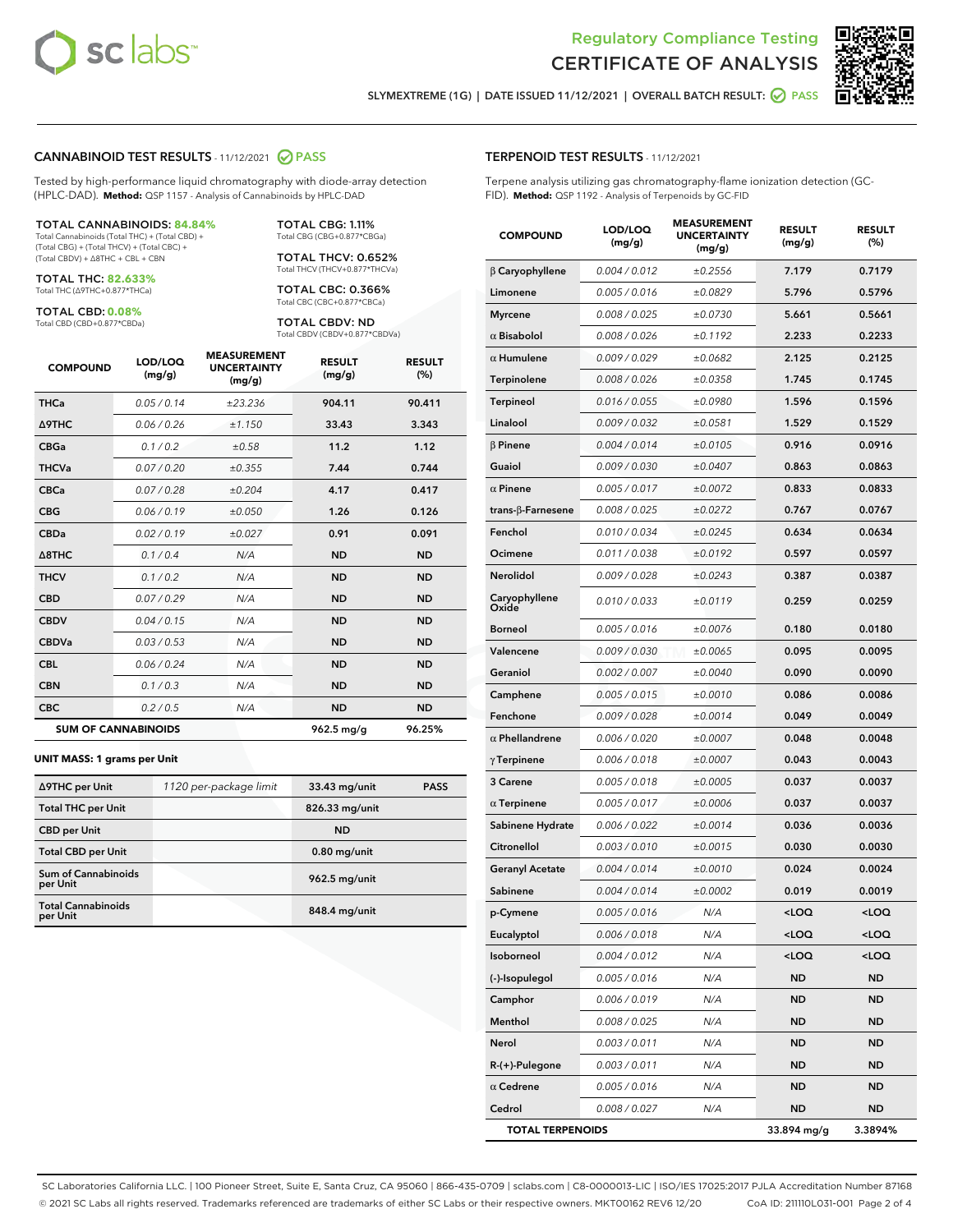



SLYMEXTREME (1G) | DATE ISSUED 11/12/2021 | OVERALL BATCH RESULT:  $\bigcirc$  PASS

# CATEGORY 1 PESTICIDE TEST RESULTS - 11/12/2021 2 PASS

Pesticide and plant growth regulator analysis utilizing high-performance liquid chromatography-mass spectrometry (HPLC-MS) or gas chromatography-mass spectrometry (GC-MS). \*GC-MS utilized where indicated. **Method:** QSP 1212 - Analysis of Pesticides and Mycotoxins by LC-MS or QSP 1213 - Analysis of Pesticides by GC-MS

| <b>COMPOUND</b>             | LOD/LOQ<br>$(\mu g/g)$ | <b>ACTION</b><br><b>LIMIT</b><br>$(\mu g/g)$ | <b>MEASUREMENT</b><br><b>UNCERTAINTY</b><br>$(\mu g/g)$ | <b>RESULT</b><br>$(\mu g/g)$ | <b>RESULT</b> |
|-----------------------------|------------------------|----------------------------------------------|---------------------------------------------------------|------------------------------|---------------|
| Aldicarb                    | 0.03 / 0.08            | $\ge$ LOD                                    | N/A                                                     | <b>ND</b>                    | <b>PASS</b>   |
| Carbofuran                  | 0.02 / 0.05            | $\ge$ LOD                                    | N/A                                                     | <b>ND</b>                    | <b>PASS</b>   |
| Chlordane*                  | 0.03 / 0.08            | $\ge$ LOD                                    | N/A                                                     | <b>ND</b>                    | <b>PASS</b>   |
| Chlorfenapyr*               | 0.03/0.10              | $\ge$ LOD                                    | N/A                                                     | <b>ND</b>                    | <b>PASS</b>   |
| Chlorpyrifos                | 0.02 / 0.06            | $\ge$ LOD                                    | N/A                                                     | <b>ND</b>                    | <b>PASS</b>   |
| Coumaphos                   | 0.02 / 0.07            | $\ge$ LOD                                    | N/A                                                     | <b>ND</b>                    | <b>PASS</b>   |
| Daminozide                  | 0.02 / 0.07            | $\ge$ LOD                                    | N/A                                                     | <b>ND</b>                    | <b>PASS</b>   |
| <b>DDVP</b><br>(Dichlorvos) | 0.03/0.09              | $>$ LOD                                      | N/A                                                     | <b>ND</b>                    | <b>PASS</b>   |
| Dimethoate                  | 0.03 / 0.08            | $\ge$ LOD                                    | N/A                                                     | <b>ND</b>                    | <b>PASS</b>   |
| Ethoprop(hos)               | 0.03/0.10              | $>$ LOD                                      | N/A                                                     | <b>ND</b>                    | <b>PASS</b>   |
| Etofenprox                  | 0.02 / 0.06            | $\ge$ LOD                                    | N/A                                                     | <b>ND</b>                    | <b>PASS</b>   |
| Fenoxycarb                  | 0.03 / 0.08            | $\ge$ LOD                                    | N/A                                                     | <b>ND</b>                    | <b>PASS</b>   |
| Fipronil                    | 0.03 / 0.08            | $\ge$ LOD                                    | N/A                                                     | <b>ND</b>                    | <b>PASS</b>   |
| Imazalil                    | 0.02 / 0.06            | $>$ LOD                                      | N/A                                                     | <b>ND</b>                    | <b>PASS</b>   |
| <b>Methiocarb</b>           | 0.02 / 0.07            | $\ge$ LOD                                    | N/A                                                     | <b>ND</b>                    | <b>PASS</b>   |
| Methyl<br>parathion         | 0.03/0.10              | $\ge$ LOD                                    | N/A                                                     | <b>ND</b>                    | <b>PASS</b>   |
| <b>Mevinphos</b>            | 0.03/0.09              | $\ge$ LOD                                    | N/A                                                     | <b>ND</b>                    | <b>PASS</b>   |
| Paclobutrazol               | 0.02 / 0.05            | $>$ LOD                                      | N/A                                                     | <b>ND</b>                    | <b>PASS</b>   |
| Propoxur                    | 0.03/0.09              | $\ge$ LOD                                    | N/A                                                     | <b>ND</b>                    | <b>PASS</b>   |
| Spiroxamine                 | 0.03/0.08              | $\ge$ LOD                                    | N/A                                                     | <b>ND</b>                    | <b>PASS</b>   |
| Thiacloprid                 | 0.03/0.10              | $\ge$ LOD                                    | N/A                                                     | <b>ND</b>                    | <b>PASS</b>   |

# CATEGORY 2 PESTICIDE TEST RESULTS - 11/12/2021 @ PASS

| <b>COMPOUND</b>          | LOD/LOO<br>$(\mu g/g)$ | <b>ACTION</b><br>LIMIT<br>$(\mu g/g)$ | <b>MEASUREMENT</b><br><b>UNCERTAINTY</b><br>$(\mu g/g)$ | <b>RESULT</b><br>$(\mu g/g)$ | <b>RESULT</b> |  |
|--------------------------|------------------------|---------------------------------------|---------------------------------------------------------|------------------------------|---------------|--|
| Abamectin                | 0.03/0.10              | 0.1                                   | N/A                                                     | <b>ND</b>                    | <b>PASS</b>   |  |
| Acephate                 | 0.02/0.07              | 0.1                                   | N/A                                                     | <b>ND</b>                    | <b>PASS</b>   |  |
| Acequinocyl              | 0.02/0.07              | 0.1                                   | N/A                                                     | <b>ND</b>                    | <b>PASS</b>   |  |
| Acetamiprid              | 0.02/0.05              | 0.1                                   | N/A                                                     | <b>ND</b>                    | <b>PASS</b>   |  |
| Azoxystrobin             | 0.02/0.07              | 0.1                                   | N/A                                                     | <b>ND</b>                    | <b>PASS</b>   |  |
| <b>Bifenazate</b>        | 0.01 / 0.04            | 0.1                                   | N/A                                                     | <b>ND</b>                    | <b>PASS</b>   |  |
| <b>Bifenthrin</b>        | 0.02/0.05              | 3                                     | N/A                                                     | <b>ND</b>                    | <b>PASS</b>   |  |
| <b>Boscalid</b>          | 0.03/0.09              | 0.1                                   | N/A                                                     | <b>ND</b>                    | <b>PASS</b>   |  |
| Captan                   | 0.19/0.57              | 0.7                                   | N/A                                                     | <b>ND</b>                    | <b>PASS</b>   |  |
| Carbaryl                 | 0.02/0.06              | 0.5                                   | N/A                                                     | <b>ND</b>                    | <b>PASS</b>   |  |
| Chlorantranilip-<br>role | 0.04/0.12              | 10                                    | N/A                                                     | <b>ND</b>                    | <b>PASS</b>   |  |
| Clofentezine             | 0.03/0.09              | 0.1                                   | N/A                                                     | <b>ND</b>                    | <b>PASS</b>   |  |

# CATEGORY 2 PESTICIDE TEST RESULTS - 11/12/2021 continued

| <b>COMPOUND</b>               | LOD/LOQ<br>(µg/g) | <b>ACTION</b><br><b>LIMIT</b><br>$(\mu g/g)$ | <b>MEASUREMENT</b><br><b>UNCERTAINTY</b><br>$(\mu g/g)$ | <b>RESULT</b><br>(µg/g) | <b>RESULT</b> |
|-------------------------------|-------------------|----------------------------------------------|---------------------------------------------------------|-------------------------|---------------|
| Cyfluthrin                    | 0.12 / 0.38       | $\overline{c}$                               | N/A                                                     | ND                      | <b>PASS</b>   |
| Cypermethrin                  | 0.11 / 0.32       | $\mathcal{I}$                                | N/A                                                     | ND                      | PASS          |
| <b>Diazinon</b>               | 0.02 / 0.05       | 0.1                                          | N/A                                                     | <b>ND</b>               | <b>PASS</b>   |
| Dimethomorph                  | 0.03 / 0.09       | 2                                            | N/A                                                     | ND                      | PASS          |
| Etoxazole                     | 0.02 / 0.06       | 0.1                                          | N/A                                                     | ND                      | <b>PASS</b>   |
| Fenhexamid                    | 0.03 / 0.09       | 0.1                                          | N/A                                                     | ND                      | <b>PASS</b>   |
| Fenpyroximate                 | 0.02 / 0.06       | 0.1                                          | N/A                                                     | <b>ND</b>               | <b>PASS</b>   |
| Flonicamid                    | 0.03 / 0.10       | 0.1                                          | N/A                                                     | ND                      | <b>PASS</b>   |
| Fludioxonil                   | 0.03 / 0.10       | 0.1                                          | N/A                                                     | ND                      | <b>PASS</b>   |
| Hexythiazox                   | 0.02 / 0.07       | 0.1                                          | N/A                                                     | ND                      | <b>PASS</b>   |
| Imidacloprid                  | 0.04 / 0.11       | 5                                            | N/A                                                     | ND                      | <b>PASS</b>   |
| Kresoxim-methyl               | 0.02 / 0.07       | 0.1                                          | N/A                                                     | ND                      | <b>PASS</b>   |
| Malathion                     | 0.03 / 0.09       | 0.5                                          | N/A                                                     | ND                      | <b>PASS</b>   |
| Metalaxyl                     | 0.02 / 0.07       | $\overline{c}$                               | N/A                                                     | ND                      | <b>PASS</b>   |
| Methomyl                      | 0.03 / 0.10       | $\mathbf{1}$                                 | N/A                                                     | ND                      | <b>PASS</b>   |
| Myclobutanil                  | 0.03 / 0.09       | 0.1                                          | N/A                                                     | <b>ND</b>               | <b>PASS</b>   |
| Naled                         | 0.02 / 0.07       | 0.1                                          | N/A                                                     | ND                      | <b>PASS</b>   |
| Oxamyl                        | 0.04 / 0.11       | 0.5                                          | N/A                                                     | ND                      | PASS          |
| Pentachloronitro-<br>benzene* | 0.03 / 0.09       | 0.1                                          | N/A                                                     | ND                      | <b>PASS</b>   |
| Permethrin                    | 0.04 / 0.12       | 0.5                                          | N/A                                                     | ND                      | <b>PASS</b>   |
| Phosmet                       | 0.03 / 0.10       | 0.1                                          | N/A                                                     | ND                      | <b>PASS</b>   |
| Piperonylbu-<br>toxide        | 0.02 / 0.07       | 3                                            | N/A                                                     | <b>ND</b>               | <b>PASS</b>   |
| Prallethrin                   | 0.03 / 0.08       | 0.1                                          | N/A                                                     | ND                      | <b>PASS</b>   |
| Propiconazole                 | 0.02 / 0.07       | 0.1                                          | N/A                                                     | <b>ND</b>               | <b>PASS</b>   |
| Pyrethrins                    | 0.04 / 0.12       | 0.5                                          | N/A                                                     | ND                      | PASS          |
| Pyridaben                     | 0.02 / 0.07       | 0.1                                          | N/A                                                     | <b>ND</b>               | <b>PASS</b>   |
| Spinetoram                    | 0.02 / 0.07       | 0.1                                          | N/A                                                     | ND                      | <b>PASS</b>   |
| Spinosad                      | 0.02 / 0.07       | 0.1                                          | N/A                                                     | ND                      | PASS          |
| Spiromesifen                  | 0.02 / 0.05       | 0.1                                          | N/A                                                     | <b>ND</b>               | <b>PASS</b>   |
| Spirotetramat                 | 0.02 / 0.06       | 0.1                                          | N/A                                                     | ND                      | <b>PASS</b>   |
| Tebuconazole                  | 0.02 / 0.07       | 0.1                                          | N/A                                                     | ND                      | <b>PASS</b>   |
| Thiamethoxam                  | 0.03 / 0.10       | 5                                            | N/A                                                     | <b>ND</b>               | <b>PASS</b>   |
| Trifloxystrobin               | 0.03 / 0.08       | 0.1                                          | N/A                                                     | <b>ND</b>               | <b>PASS</b>   |

SC Laboratories California LLC. | 100 Pioneer Street, Suite E, Santa Cruz, CA 95060 | 866-435-0709 | sclabs.com | C8-0000013-LIC | ISO/IES 17025:2017 PJLA Accreditation Number 87168 © 2021 SC Labs all rights reserved. Trademarks referenced are trademarks of either SC Labs or their respective owners. MKT00162 REV6 12/20 CoA ID: 211110L031-001 Page 3 of 4